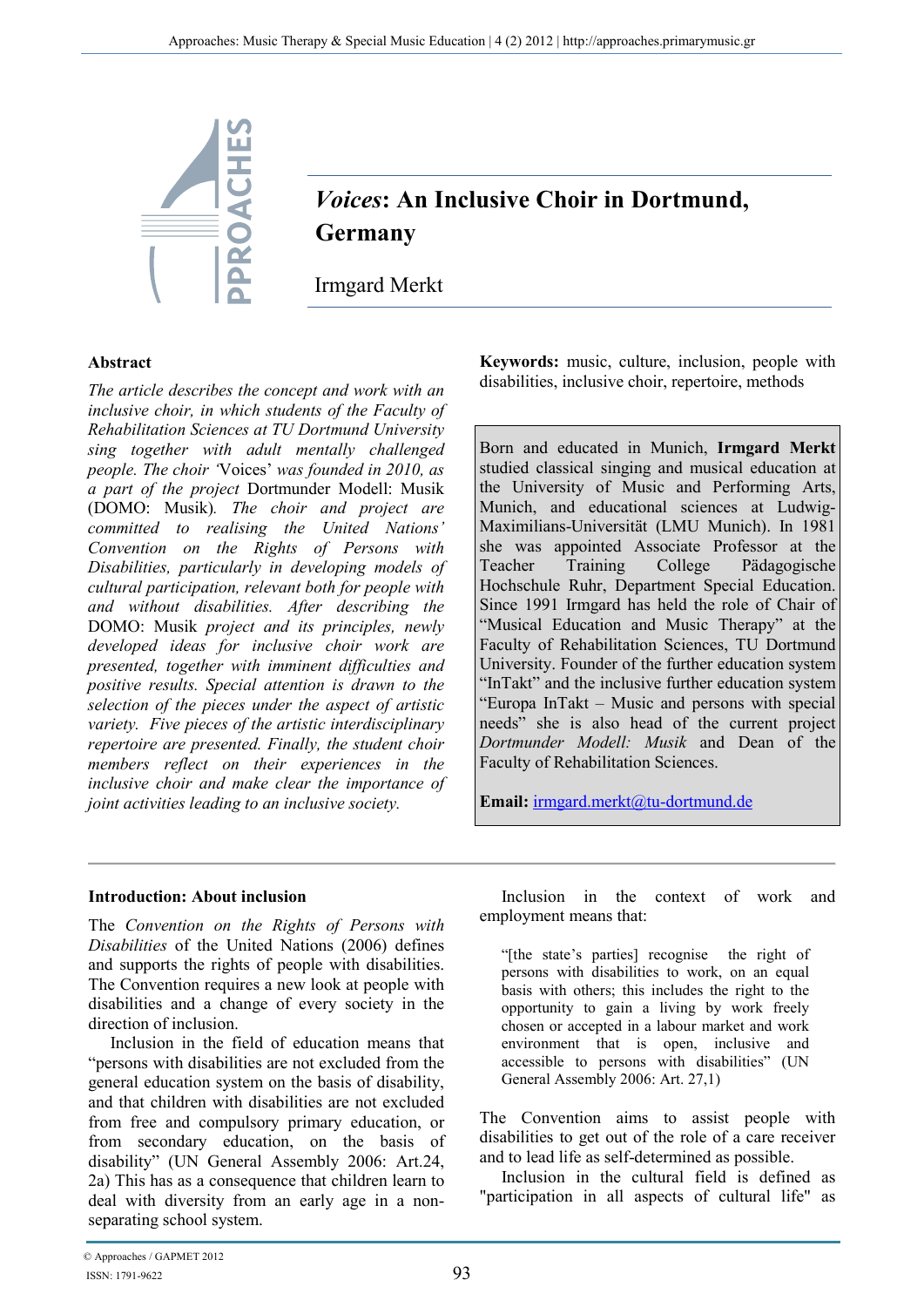outlined in article 30 of the Convention (United Nations 2006):

#### *Article 30: Participation in cultural life, recreation, leisure and sport*

1. States Parties recognize the right of persons with disabilities to take part on an equal basis with others in cultural life, and shall take all appropriate measures to ensure that persons with disabilities:

(a) Enjoy access to cultural materials in accessible formats; (b) Enjoy access to television programmes, films, theatre and other cultural activities, in accessible formats; (c) Enjoy access to places for cultural performances or services, such as theatres, museums, cinemas, libraries and tourism services, and, as far as possible, enjoy access to monuments and sites of national cultural importance.

2. States Parties shall take appropriate measures to enable persons with disabilities to have the opportunity to develop and utilize their creative, artistic and intellectual potential, not only for their own benefit, but also for the enrichment of society.

To enable all of the above to happen, a new way of delivering systematic education and training in the arts is needed. Artistic processes are to be developed and worked out jointly from the beginning, i.e., in schools, academies and in cultural life by current and future artists together with persons with and without disabilities. Inclusive projects are to be a natural part of cultural life.

In Germany, the UN Convention was ratified in 2009 and has been shown to be a relatively powerful instrument. Parents of children with disabilities can claim their children's right to inclusive education. Gifted persons with disabilities can claim their right to be trained and work as painters, dancers or musicians. However, few teachers have experience in supporting students with disabilities in their artistic development. Therefore, the state`s parties are asked to support projects that promote experiences in inclusive processes on all artistic levels.

The *Dortmunder Modell: Musik* (abbreviated as *DOMO: Musik*) is an example of a publicly financed project that enables adult persons with disabilities to develop their musical potential with the help of experienced teachers.

# **The project:** *'Dortmunder Modell: Musik'*

North Rhine-Westfalia is one of the sixteen federal states of the Federal Republic of Germany. Its Ministry for Labour, Integration and Social Affairs, responsible for supporting inclusive processes within this federal state, is currently financing the project *DOMO: Musik.* This project is committed to the aims of the UN Convention. It is a three-year pilot project (from April 2010 to March 2013) run by the Faculty of Rehabilitation Sciences at TU Dortmund University (www.fk-reha.musik.tudortmund.de).

The project aims to gain experience concerning educational models, musical-artistic models, organisational models and models for working together with professional musicians. Finding out more about mechanisms that hinder inclusion is as important as providing examples of good or best practice. The project team consists of twelve members: three music teachers, three professional musicians, three graduate assistants, two research assistants and the project managers. My role within *DOMO: Musik* is both project manager and choirmaster. All the project team members are musicians and experienced in working with persons with disabilities.

The people to whom the project team offers musical education are adults aged 22 to 60, who work in one of the three Dortmund sheltered workshops for persons with disabilities. The project works on three levels: i) general education; ii) talent development; and iii) semiprofessionalisation.

i) General education means that everybody who is interested in the musical activity may participate. There is no entrance examination, just the necessary ability to react properly to a rhythmical pattern and to be able to react to the teacher/conductor. General education refers mainly to the choir *Voices*, which is the focus of this article.

ii) Talent development means that a person is able and willing to learn an instrument (i.e., coming to the lessons regularly, showing progress, no matter how small or slow).

iii) The level of semi-professionalisation is more demanding. People with disabilities are expected to make good progress in playing their instrument or singing, be able and willing to play or sing in groups with others and to develop their own ideas in improvisation. The aim of semiprofessionalisation is to enable persons with disabilities to be part of a professional group, to perform publicly with the professional musicians and by the end of the project to earn at least a small part of their living expenses by making music.

The main objectives of *DOMO: Musik* refer to the three aspects of the project (i.e., education, participation, and work) and aim to:

empower people with disabilities concerning their musical competences, their autonomy and participation in cultural life;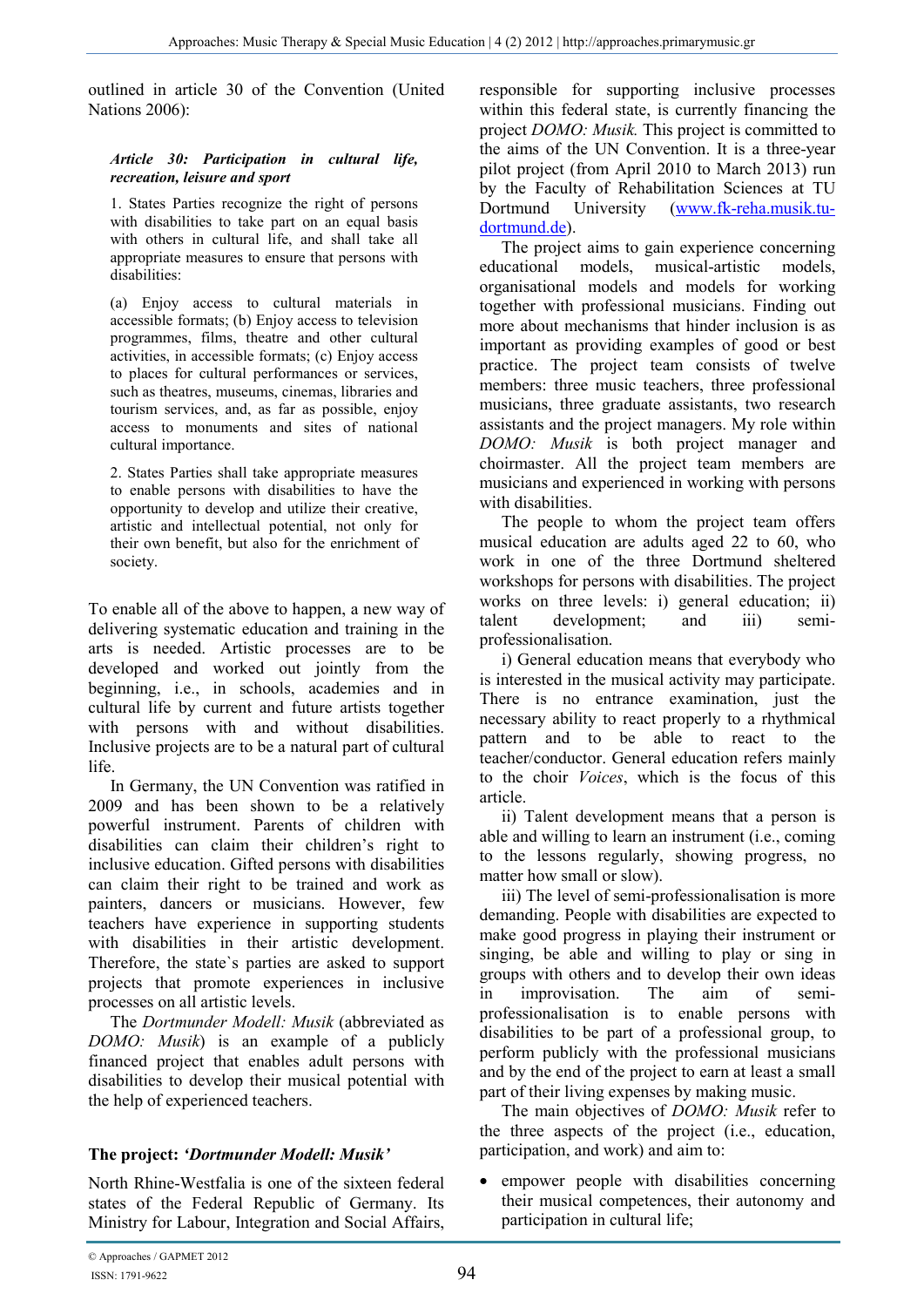- empower people with disabilities to sing or play an instrument as a part of their vocational training and work life;
- train students, music teachers and professional musicians to work with people with disabilities;
- establish inclusive musical ensembles as a part of the regional and supra-regional public musical life;
- contribute to public discussions on how to build an inclusive society;
- establish an (hopefully international) Academy or at least an inclusive Master's level training course at TU Dortmund, including people with and without disabilities in professional artistic training and projects.

# **The** *Voices* choir

The *Voices* choir is a subproject of *DOMO: Musik*. The choir is, as mentioned above, provided for everybody working in one of the three Dortmund sheltered workshops as general musical education as well as for the students of the Faculty Rehabilitation Sciences at TU Dortmund. The choir has been running since October 2010, and takes place during the fifteen weeks of each winter and summer semester. Apart from people with disabilities, there is an open invitation for their parents, friends and relatives, other students with disabilities at TU Dortmund from different faculties and students from the degree programme for senior citizens to also participate.

As a result, a heterogeneous, multi-cultural and mixed-age group has come together. During the one and a half years of its existence, the size of the choir has levelled off to approximately twenty-five persons with disabilities and about fifty students and other interested members. The choir rehearses once a week, regularly on Tuesday afternoons, for ninety minutes, including a fifteen-minute break. Each semester ends with a public performance.

The concept of *Voices* is described below under six criteria, which are relevant for most of the modern non-professional choirs, regardless of whether they have people with disabilities. These criteria are: 1) choral sound, 2) vocal and rhythmical training, 3) body percussion, 4) movement, 5) sheet music, and last but not least 6) the repertoire.

# *1) Choral sound*

Anyone who has experience in singing with people with disabilities is aware that some, but not all, can sing the right pitch. Today, the modern choral pedagogy - a pedagogy that strives to gain rather than to select singers - is open to children as well as to adults who have difficulties in singing at the

right pitch. In Germany several choirs work especially with singers singing out of tune (e.g., the BRUMMER Chor Bochum: www.hustifexbrummer.de)*.* The choir pedagogy has understood how important it is to regain tone-deaf people for the choir in case they want to sing (Bütefisch 2009).

Within *Voices* it is not realistic to follow the idea of creating a traditional choral sound, even if a lot of voice training during the rehearsals is offered. The question is not *how* to create a traditional choral sound. The question is *what kind of music* can be produced with the singers given the condition of having from twelve to fourteen rehearsals plus one performance per semester. The music has to follow the singers – not vice versa. The singer (and not the music) is at the centre of attention, which is different from the common ideal of traditional choir music.

It is the choirmaster's duty to develop musical ideas according to the singers' abilities. In *Voices'* case, since so many choir members cannot sing at the right pitch, two directions are followed. The choir partly sings old and new canons, traditional and new melodies, and partly it borrows from modern music, using for example, the so called clusters.

By using a language which can be easily understood by all members of the choir, I (being the choirmaster) avoid using technical terms like 'cluster'. Instead I try to find poetic terms, leading to inner pictures. So, for instance, I name a cluster 'clouds of sound'.

In order to produce a 'cloud of sound' everybody is asked to imagine an individual tone inwardly and then to hum this tone. At first quietly, then swelling up and going down according to the choirmaster`s gestures. The sounds that arise are reminiscent of some passages of Ligeti`s composition *Lux Aeterna*.

The speaking voice is part of the choir sound as well. An artistic example that uses the speaking voice is the composition *Fuge aus der Geographie* by Ernst Toch, 1930. Apart from composition, improvised sounds in the form of vowels, consonants and syllables are used. In addition, the singer's voices are used quite normally, i.e, singing melodies, sometimes in two or three part harmonies.

# *2) Vocal and rhythmical training*

Although tonal singing is not always in the foreground, voice training takes place in every rehearsal. Choir members are supported to improve the quality of their singing both by listening to, and performing exercises. Each person with disability is allocated to a 'crew' of three to four students for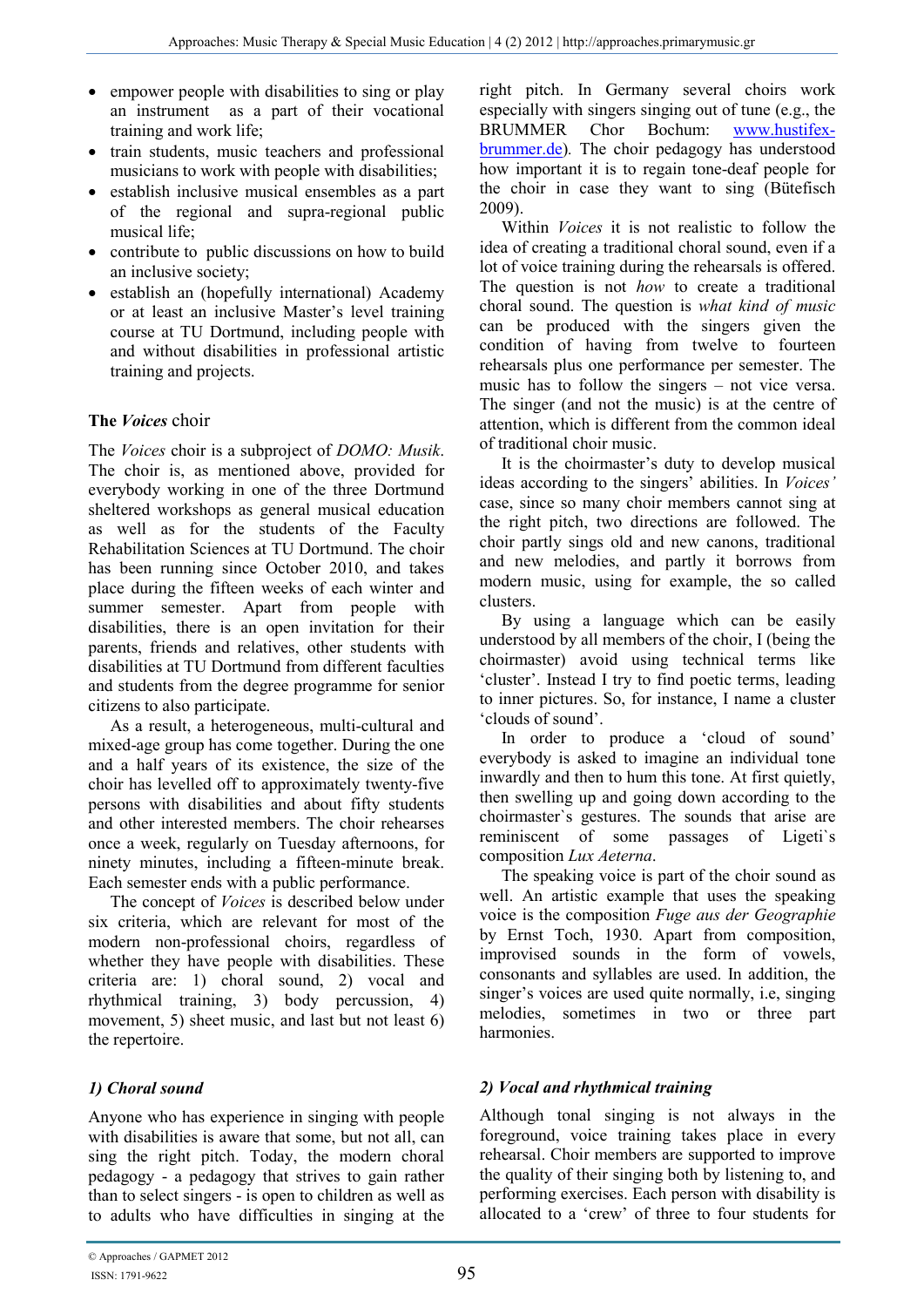these exercises. When the choir starts the training, these groups are built quickly, standing in small circles. The members of a group sing the right pitch to each other, giving the tone from ear to ear. The voice training exercises are always associated with small stories or scenes. At times the whole choir become members of a (happy) family of bears with Father Bear, Mother Bear and Child Bear, singing a major chord. When exercising rhythm patterns, the choir turn into ghosts, clapping rhythms and 'frightening' others; sometimes everyone turns into children, asking for chocolate while clapping and stomping.

Presently, after three semesters of vocal and rhythmical training, singing the correct pitch has not improved significantly. This is particularly the case when emotional expression moves into the foreground and singing and the correct pitch slip into the background. When singing quietly, the focus on the sound is more intense, so the song 'succeeds' far better. In contrast to correct pitch however, the rhythmic competences have noticeably improved. Everybody is able to repeat rhythms by singing syllables or clapping, while all are able to remain focused on this exercise for at least twenty minutes and to keep their concentration for a performance of about forty-five minutes. During the period of the choir's existence, the rhythmic skills of its members have significantly improved.

# *3) Body percussion*

Body percussion means using one's own body as a musical instrument. By clapping, tapping, snapping, slapping, and stomping, the 'percussionists' produce and experience different kinds of sounds. The choir members use syllables in combination with body movement to produce new musical pieces. With *"sik"* the hands are snapping above the head, with *"sek"* tapping at the height of the larynx, with *"tak"* clapping at heart level, with *"tok"* slapping on the thighs and with *"bum"* stomping. This combination of voice and movement has been shown to be methodologically helpful in terms of extending the duration of concentration.

Body percussion is set to become a new acoustic body-art. The First International Body Music Festival in San Francisco in December 2008 gave an important boost to this very special kind of music that does not require any instrument but the body. Keith Terry is both the artistic head of this movement and the founder of the festival<sup>1</sup>. An increasing number of choirs include body

percussion in their repertoire. For example, the Turkish group  $KeKe\zeta a^2$  is an ensemble of hearing impaired students performing body percussion. The two music teachers who founded *KeKeҪa* visited Dortmund to work with our choir in 2012.

In the *Voices* choir we use and train body percussion in every rehearsal, building up sequences of four bars which we perform later as a round. We also perform body percussion in all of our concerts.

# *4) Movement*

The choir rehearsals take place in a room of approximately one hundred eighty square meters. The chairs stand aligned along the walls leaving a large open space in the middle. Generally, the rehearsals are held in standing position, but it is possible to sit down at any time for a break.

Each rehearsal begins with a phase of body awareness exercises. Stretching and breathing techniques are taught playfully. This first phase is followed by a phase of body percussion. The rhythmic body percussion training is also linked to movement in space: the choir members walk around the room clapping, tapping, snapping, and looking at each other. They are always encouraged to 'flirt' a bit since flirting brings a kind of mutual awareness.

Different styles of movement are tried out: "walk proudly like a king", "sneak like a tiger", "trample like an elephant", "jump like a monkey", and so on.

The choir does not stand in the same place all the time; members change positions continually. Sometimes the choir works in four groups at the four corners of the room, sometimes in one group near the stage, sometimes choir members walk in pairs, sometimes they walk alone within the space of the room. The movement provides an experience of the space, resulting in an improvement of the body tension. Movement also serves to increase the perception of the immediate environment, the perception of the other participants and supports the contacts between the choir members.

Although movement can be tiring, people rarely sit down during the rehearsals. However, after forty-five minutes there is a fifteen-minute break with coffee, fruit, and biscuits.

# *5) Sheet music*

All the pieces are rehearsed without music scores. Since many of the people with disabilities in the choir cannot read, sheet music would not make any sense. Nevertheless, there are some choir members

 $\overline{a}$ 

<sup>&</sup>lt;sup>1</sup> See: www.crosspulse.com/aboutkt.html

<sup>-</sup><sup>2</sup> See: http://kekeca.net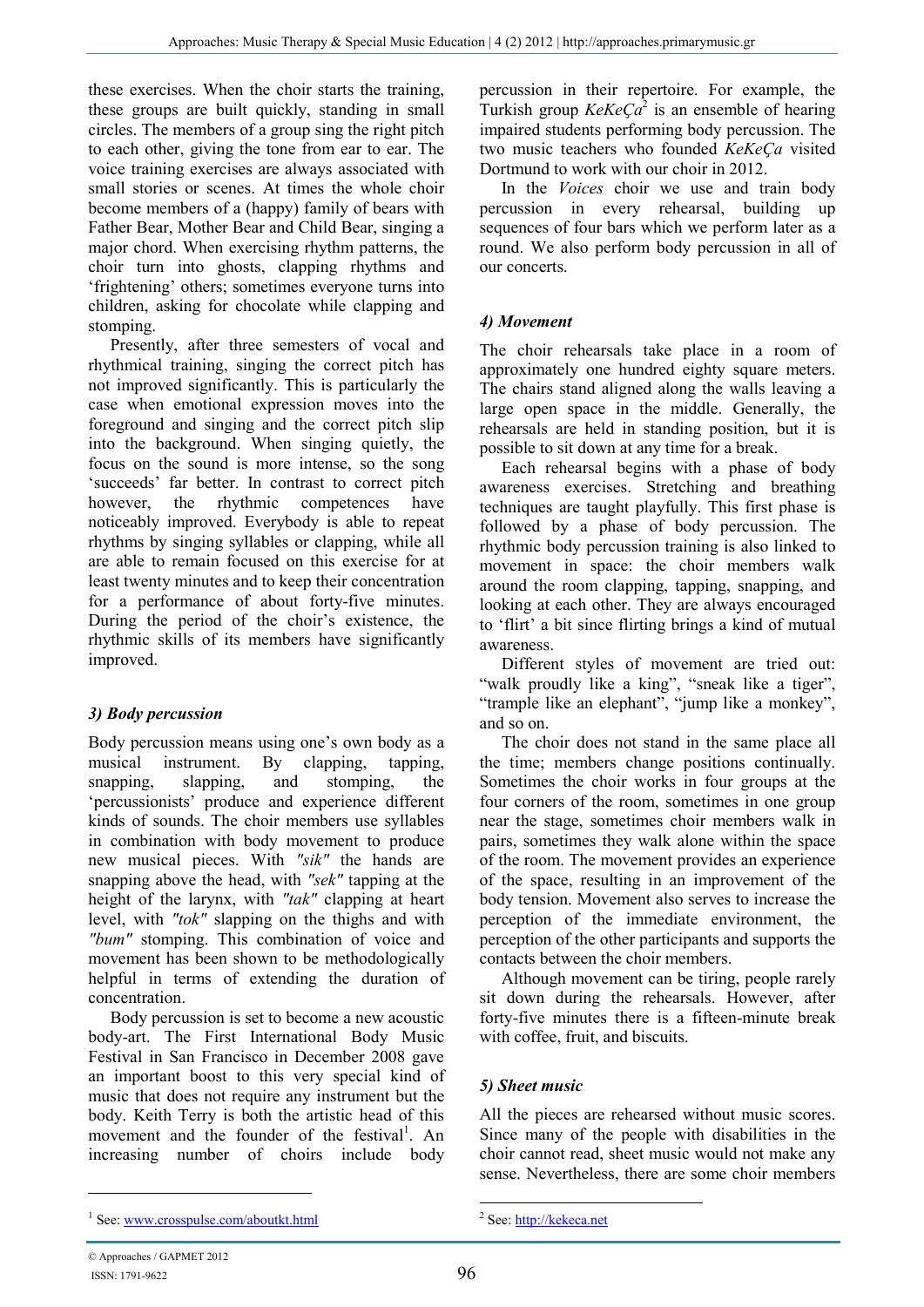who wish to have something written to follow. Therefore, once a semester all the choir members receive a folder with all the songs and texts. However, the sheets of paper are not used during the rehearsals.

Singing without sheets strengthens the connection between choirmaster and all the members by constant eye contact. It also demands and supports the memory. The challenge of singing by memory gives some satisfaction to choir members: at the beginning of a rehearsal some people say proudly and happily, *"I still remember!"*

# *6) Repertoire*

In their written reflections regarding the repertoire, students occasionally raise the question: *"Why does the choir not sing pop songs known by the disabled participants?*" In my opinion, this choir is meant to provide new musical experiences for everybody, and not to repeat well known pieces.

The repertoire is a decision made by the choirmaster: *Voices* is based on the sounds of classical music, contemporary music, jazz, body music and traditional dance-songs. The repertoire is meant to widen the musical experiences of all participants.

There are no choir pieces or scores for choirs with such heterogeneous voices so we have to adapt pieces and develop new ideas. Below are some examples of the repertoire that represent the different styles and demonstrate a part of the artistic way of dealing with the pieces.

The guiding principle of *Voices* is that the arts are meant to serve people. Consequently we change the pieces, add movement or instruments or perform them in an 'unheard' way. The examples chosen for this article are examples of dealing with movement and elegance; melody; singing and dancing; and artistic interdisciplinarity.

### Example 1 : Dealing with movement and elegance: Belle qui tiens ma vie

In 1589 Arbeau Thoinot published *Orchésographie*, a book on the dances of the time. Connected to the song *Belle qui tiens ma vie,* the courtly Pavane is described. In the choir, we talk about how the noble in former times may have walked and danced. Then we try walking through the room as a noble couple, entering a royal festivity. All members of the choir walk upright and put one hand on the back, with the other hand touching the partner`s hand, holding them at chest height so that the 'noble' walk around the hall, singing slowly and gracefully in a circle.

The melody can be learned easily, even in twopart harmony<sup>3</sup>. We do not sing the original French lyrics, but just sing the melody imitating the courtly flute by singing *"nü nü nü"*. During a public performance the choir was accompanied by two oboes and two oboe d'amore – deepening the "noble" atmosphere.

#### Example 2: Dealing with melody (Robert Schumann)

Some melodies in classical piano pieces make people sing their melody spontaneously – for which the pianist Glenn Gould was famous<sup>4</sup>. One such piece with a gentle uplifting melody that the choir can sing is Robert Schumann's, *Von fremden Ländern und Menschen. Kinderszenen op.15, No. 1*. The melody is a melodic arc, starting with a minor sixth upward and in its immediate turn downward the interval is filled with the notes of the scale G-Major. This arc is repeated three times. The second part begins with melodic steps downward, and finally the melody is repeated from the beginning. In the rehearsals we visualise the structure of the melody with our hands and arms, raising our hands when the melody goes up, showing the steps downwards with our hands too.

As the original is in G-Major, which is too high to sing for our choir, the piano piece was transposed down a fifth – so that the melody was easily accessible for everybody.

This small piano piece would have come to the ears of only a few of the participants, if it had not been part of the repertoire of our choir. When singing, all the members were smiling while following the melody`s gentle energy.

### Example 3: Dealing with singing and dancing *(Skip to my Lou)*

*Skip to my Lou* is a square-dance that is easy to learn in text, melody, and dance movement:

*Lost my partner, skip to my Lou* [repeat 3 times] *skip to my Lou, my darling Hey hey, skip to my Lou...* [refrain]

The verse and refrain, both repeat the melody. The dance begins with two rows facing each other, going four steps forward, welcoming the opposite partner and then walking four steps back. Each of the figures is danced in eight steps. In the second figure, couples walk behind each other in a circle. In the first eight steps they move forward, then

 $3$  See:  $\frac{www.free-}{$ 

scores.com/partitions\_telecharger.php?partition=430

<sup>&</sup>lt;sup>4</sup> See: www.good-music-guide.com/articles/glenngould.htm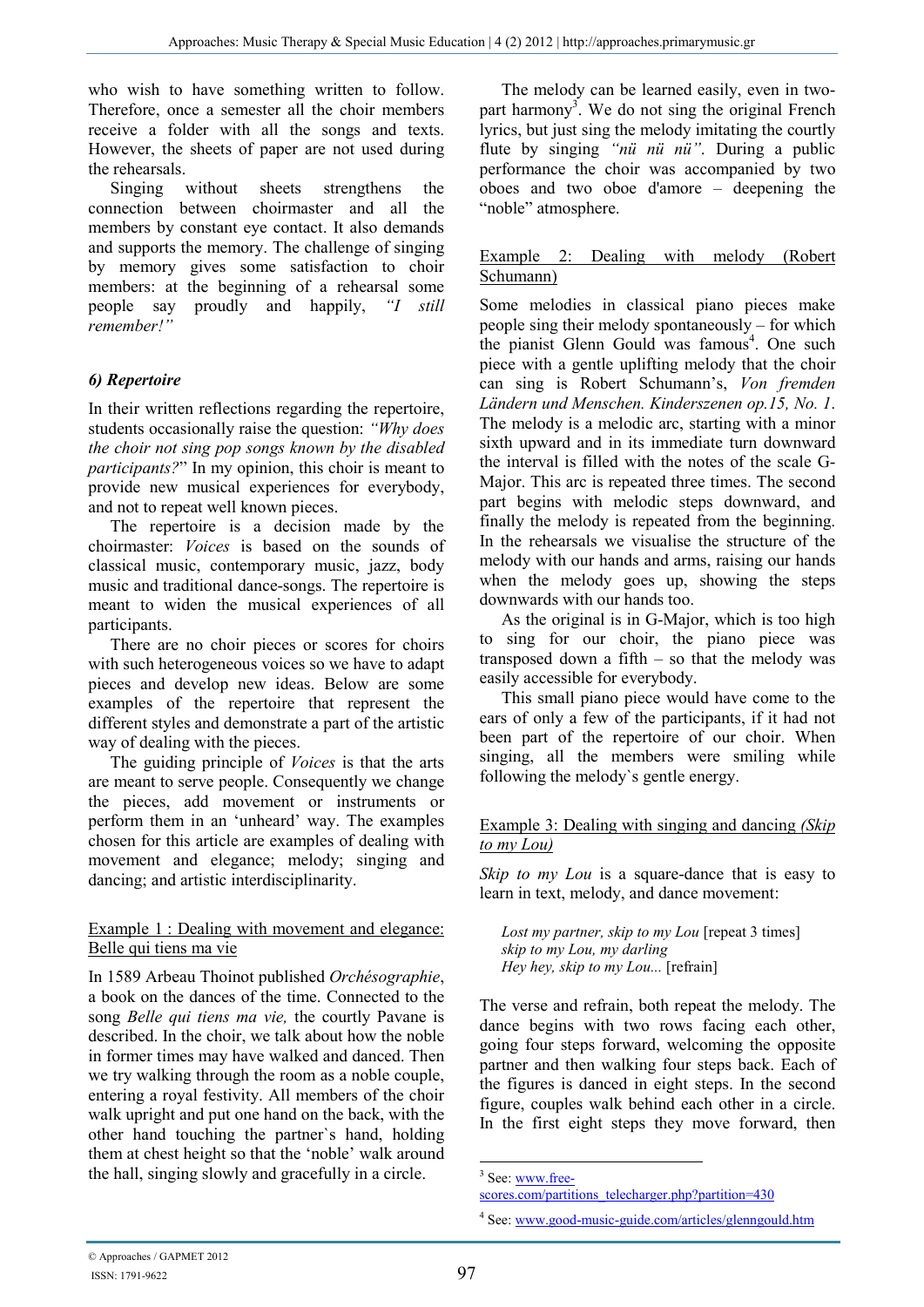members turn around quickly and go all the eight steps back to the starting point. Gradually, the following dancing figures become a bit more difficult. Everybody can sing while dancing. Looking at the dancers/singers during the performance one can see everybody smiling. Even the more corpulent members of the choir do not stop singing and moving for the entire duration of the song. As a 'by-product' the choir members learn a bit about the background of square-dance and square-dancers, while they experience being accompanied by instruments.

One choir member with Down's syndrome accompanies our dance on the violin; another choir member plays the accordion. Together with a wash board we get a sound at least reminiscent of the traditional American square dance.

#### Example 4: Dealing with artistic interdisciplinarity (August Macke, Grosser Zoologischer Garten)

During the winter term in 2011/2012 we ran an interdisciplinary project with the *Museum Ostwall im Dortmunder U*. The *Museum Ostwall* in Dortmund is known for its collection of both classic modern art and works from the Fluxus movement. In 2010 the museum changed into the centre *Dortmunder U*, the new international centre for artworks from the  $20<sup>th</sup>$  and  $21<sup>st</sup>$  centuries. This centre opened in 2010 as part of the project of the European Capital of Culture RUHR.2010 $^5$ .

The *Museum Ostwall im Dortmunder U* displays the famous triptych by August Macke *Grosser Zoologischer Garten*, which was painted in 1913. The painting from the era of expressionism is one of the most popular samples in the museum.

With the permission of the museum`s director, we were able to develop our pieces directly in front of the artworks. The aim was both to have a closer look at the painting and to transform our respective perception into words and rhythm. Following the painting`s structure the choir was divided into three sub-groups. Group 1 gave its attention to the left part of the triptych, group 2 to the middle part and group 3 to the right.

Standing in front of the painting (see Picture 1), the choir members started describing what they could see. The guidelines were that the description starts from the top of the painting and goes down to the bottom. Later, all the descriptive words were collected and brought into an order. Each word was repeated as often as the object was seen in the picture (see Figure 1).



Picture 1: Zoological Garden by August Macke<sup>6</sup>

| tree tree<br>tree tree<br>tree tree<br>leaves leaves<br>leaves leaves leaves<br>leaves leaves<br>leaves leaves<br>leaves leaves<br>leaves<br>leaves leaves<br>leaves leaves<br>leaves leaves leaves<br>leaves leaves<br>leaves leaves<br>leaves<br>house house<br>house house<br>house house house<br>house house<br>house<br>man hat man hat<br>man hat man<br>man hat<br>hat<br>ostrich    | sky | sky      | sky           |
|----------------------------------------------------------------------------------------------------------------------------------------------------------------------------------------------------------------------------------------------------------------------------------------------------------------------------------------------------------------------------------------------|-----|----------|---------------|
|                                                                                                                                                                                                                                                                                                                                                                                              |     |          |               |
|                                                                                                                                                                                                                                                                                                                                                                                              |     |          |               |
| bush<br>man hat<br>man hat man hat<br>crane crane<br>fence fence<br>cockatoo<br>crane<br>fence fence<br>fence fence fence<br>meadow<br>fence fence<br>fence<br>fence fence<br>pond<br>fence fence fence<br>doe<br>fence<br>hush<br>antelope<br>meadow<br>fallow deer<br>meadow<br>fence fence fence<br>fence<br>fence fence fence<br>fence<br>deer<br>child child<br>woman<br>meadow<br>path |     | elephant | man hat child |

Figure 1: Choir members' descriptive words

After the creation of the 'score', group 1 read aloud the left column, group 2 the middle column and group 3 the right one. The description of the painting in words was complemented by three short melodies. These three lines were again assigned to the three groups, creating a score with nine lines

We called the project *Singing Viewing* or, perhaps better, *Soundtrack of a Painting*. After the performance in the museum, the educational

 $\overline{a}$ 

-

<sup>6</sup> August Macke, Großer Zoologischer Garten, 1913. Copyright: Museum Ostwall im Dortmunder U, Dortmund. Photograph: Jürgen Spieler.

<sup>5</sup> See: www.essen-fuer-das-ruhrgebiet.ruhr2010.de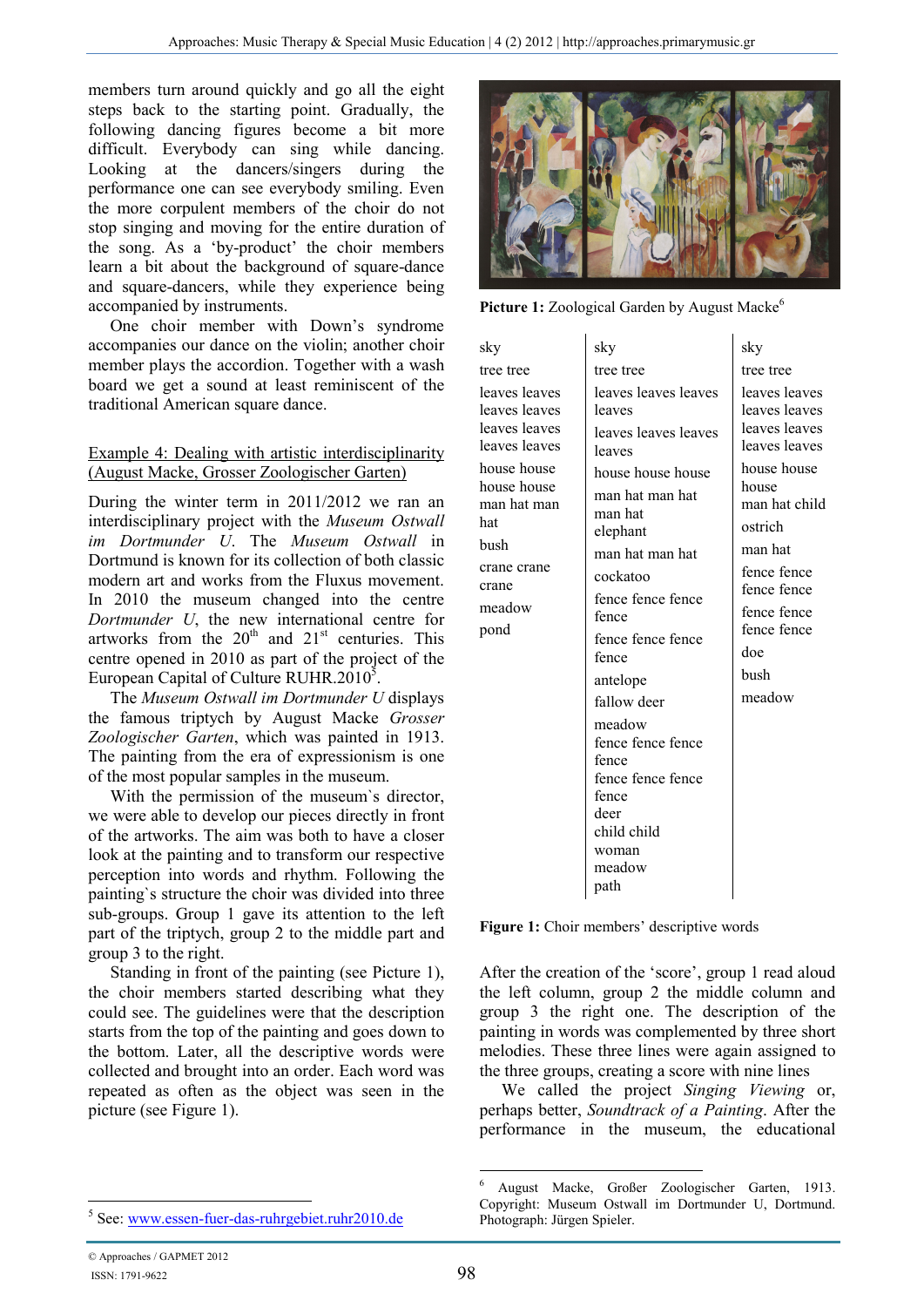director of the museum told us that due to the acoustic interpretation even she herself has seen Macke`s painting in a new way.

### **Results and reflections**

The choir members with disabilities come back voluntarily each semester whilst the students change each semester. For the members with disabilities it is an important experience to meet new people each term. In addition, it is interesting for them to sing in a way they never did before. Meanwhile, they learn different styles of music – classical music, new music, jazz and body percussion. They visit places they might never have gone to, such as the university, the *Ostwall Museum*, and the *Dortmunder U*.

The directors of the Dortmund sheltered workshops noticed an interesting development: an increasing number of people wanted to come to the University independently, even though the taxi is free and more comfortable. One of the choir members started travelling by bus and from then on it has been 'cool' for the others to travel by public transportation too. This shows that one of the objectives of *DOMO: Musik* has been reached, that is, increasing independence in every-day life – something that reflects a further step towards participation and inclusion.

At the end of each term, the participating students are asked to write reflections on their personal experience in the inclusive choir *Voices*. Their comments teach us a lot about the feelings of the so-called non-disabled towards disabled people as well as themselves. Feelings and thoughts such as the following must be taken into consideration when inclusion projects are planned.

The following quotes are from the portfolio of a student in February 2012:

"I was somewhat surprised that a disabled person drinks coffee. Why, I can`t explain. Somehow I had the feeling that the coffee negatively affects the disability".

"I wonder what kind of disability A. could have. Can I probably ask him? On the one hand, I would like him not to be conscious of his disability. Maybe it hurts him when he is asked about it. Perhaps he is unaware of his disability, or he denies it. On the other hand, it may be that he is conscious about his disability and that he also knows exactly what and how it is (and how it is pronounced). But maybe it makes him angry when you ask about it? Anyway, I wonder myself continually what the handicapped persons think about the not handicapped persons".

"So far, I think A.`s development is amazing. Maybe it's only my perception. At first A. seemed to be reluctant, overwhelmed and very shy. My impression was that he was afraid of doing something obviously wrong. Now he seems to me inwardly free, social, and very happy".

The same student concludes by commenting:

"At the beginning of the choir I was afraid of dealing with people with disabilities. I had no experience and thus did not how I should behave towards them. I was afraid to say or do something wrong. I was afraid to be confronted with my own weaknesses. I thought they were `exhausting` and `less gifted`. I am ashamed and weep as I write this down".

These four short quotes represent an unusual and commendable mixture of reflection and emotion. This student began her studies at our Faculty of Rehabilitation Sciences, because she wanted to contribute to an inclusive society by supporting persons with disabilities. While participating in the choir, she noticed that her thinking was full of prejudices and uncertainties. She was *willing* to question herself, to question her thinking and her emotions. She deserves our respect.

 When a student, who is already open to people with disabilities, shows so many uncertainties and prejudices – what should we expect from people without any contact with persons with disabilities?

The student's comments show how important it is to provide contacts between people with different abilities and competences. Inclusion will never work without contact. Only contacts between people can provide the chance to change and renew our ways of thinking and feeling.

# **InTakt**

Very often artistic activities with children and adults with disabilities are located 'automatically' into the field of therapy. No doubt, music therapy plays a key role in restoring the person's sense of health and wellbeing. If we look at disability not as a disease but as one of many possible ways of life, we can think this life to be – under its conditions – intact. The meaning of the word 'intact' is whole, stabile, unhurt, unbroken, complete... When we look at a person with disabilities under the aspect of being 'intact', we will become more creative in dealing with the intactness and in showing *this* intactness to the inexperienced ones.

'InTakt' is our 'brand mark' in Dortmund. Under the heading 'InTakt' our team in Dortmund wants to strengthen people with and without disabilities through music. We train students, we organise inclusive workshops in which everyone works together on a musical theme; we organise *Concerts in Special Places*, as well as the above